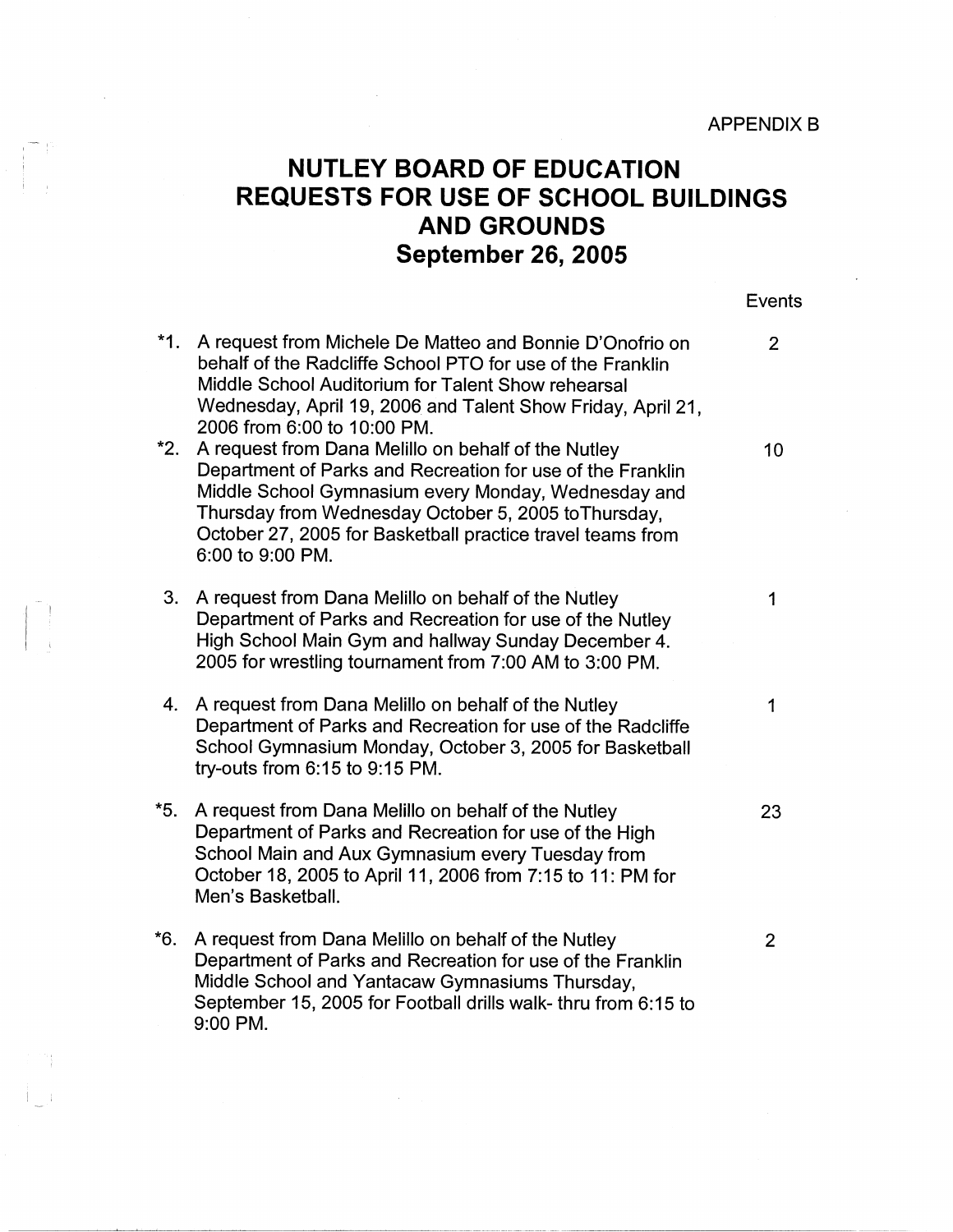|      | 7. A request from Linda von Nessi on behalf of the Essex County<br>Board of Elections for the use of Franklin Middle School<br>Saturday, October 29, 2005 from 9:00 AM to 12:00 Noon for<br>Election Workers Classes.                                             | 1  |
|------|-------------------------------------------------------------------------------------------------------------------------------------------------------------------------------------------------------------------------------------------------------------------|----|
| *8.  | A request from Lillian Dahl on behalf of Girl Scout Troop #96<br>for use of Yantacaw School Room #302 two Tuesdays per<br>month, from Tuesday, October 4, 2005 to Tuesday, May 16,<br>2006 from 11:30 AM to 12:30 PM for meetings.                                | 11 |
|      | *9. A request from Linda Fodera on behalf of Girl Scout Troop #<br>95 for use of Yantacaw School Room #318 two Mondays per<br>month, Monday October 3, 2005 to Monday, June 5, 2006<br>from 6:30 to 8: PM for meetings.                                           | 17 |
| 10.  | A request from Mr. Vitkovsky on behalf of the Nutley Music<br>Boosters Assoc. for the use of the Nutley High School<br>Cafeteria Saturday, March 18, 2006 from 12:00 Noon to 11:00<br>PM for Café Night.                                                          | 1  |
|      | 11. A request from Mr. Vitkovsky on behalf of the Nutley Music<br>Boosters Assoc. for the use of the Nutley High School<br>Cafeteria, Gymnasium and Aux. Gym, and classroom<br>Saturday, January 21, 2006 from 10:00 AM to 11:00 PM for<br>the Winter Guard Show. | 1  |
| 12.  | A request from Lisa Costa on behalf of the Nutley Soccer<br>Boosters for the use of the High School Room #113<br>Wednesday, September 28, 2005 from 7:00 t0 9:00 PM for<br>meeting.                                                                               | 1  |
| *13. | A request from Phillip Appel on behalf of the Boy Scouts of<br>America JFK #159 for the use of Lincoln School Cafeteria<br>Wednesdays from Wednesday, September 28, 2005 to<br>Wednesday, June 14, 2006 from 7:00 to 9:00 PM for weekly<br>meetings.              | 31 |
| 14.  | A request from Becky Olivo on behalf of Special Services for<br>the use of the Yantacaw Auditorium Tuesday, September 27,<br>2005 for Parents Meeting from 7:00 to 9:00 PM.                                                                                       | 1  |
| 15.  | A request from Janice Fede on behalf of the Girl Scout Troop<br>#627 for the use of the Yantacaw Auditorium Wednesday,<br>September 21, 2005 from 7:00 to 9:00 PM for Registration.                                                                               | 1  |

 $\begin{bmatrix} 1 & 1 \\ 1 & 1 \\ 1 & 1 \end{bmatrix}$